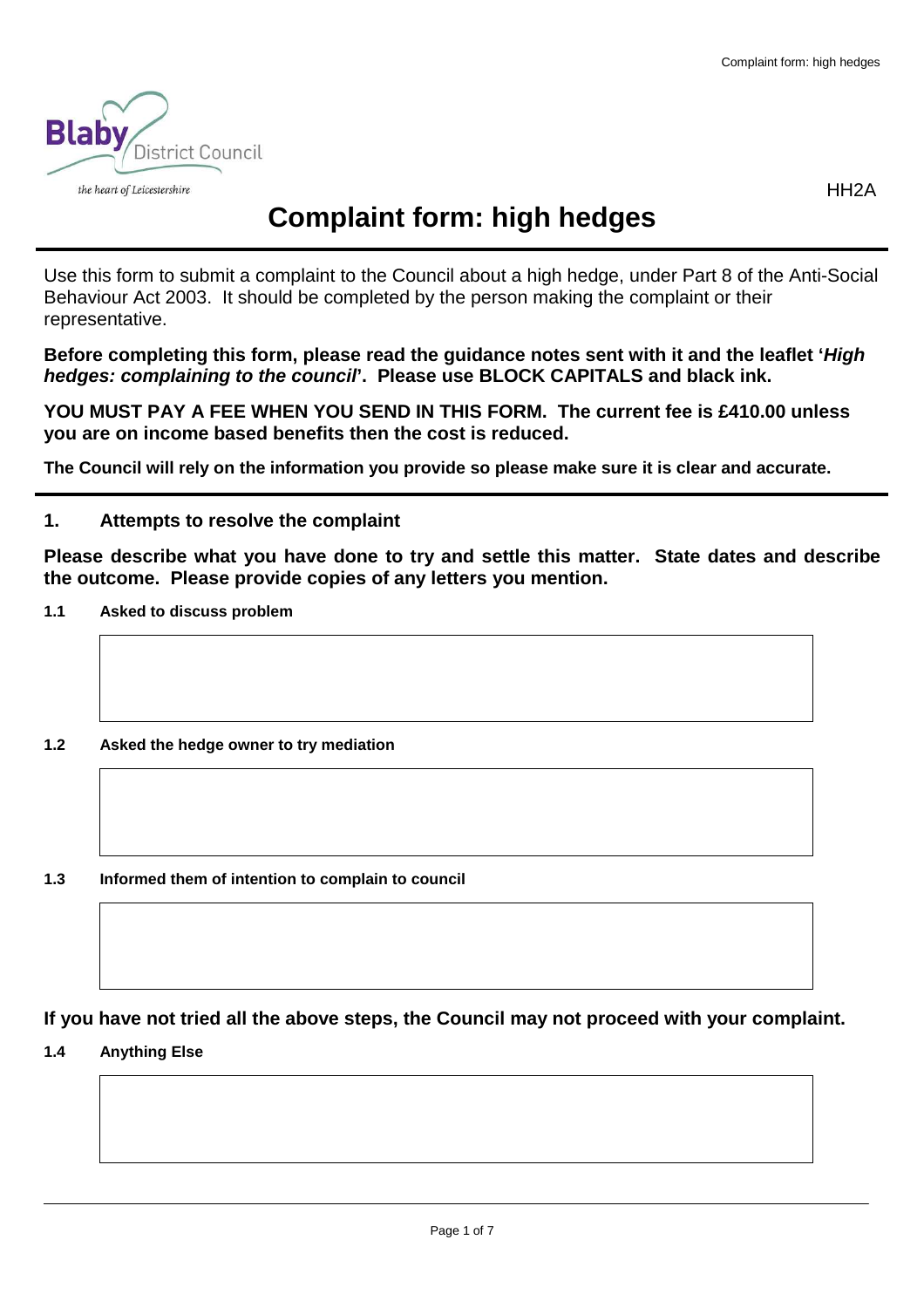## **2. Criteria for making a complaint**

About the hedge

 $2.1$ **2.1 Is the hedge – or the portion that is causing problems – made up of a line of 2 or more trees or shrubs?** 

|     |                                                                                               | Yes                   | <b>No</b>                                                                                                 |
|-----|-----------------------------------------------------------------------------------------------|-----------------------|-----------------------------------------------------------------------------------------------------------|
| 2.2 | Is it mostly evergreen or semi-evergreen?                                                     |                       |                                                                                                           |
|     |                                                                                               | <b>Yes</b>            | <b>No</b>                                                                                                 |
| 2.3 | Is it more than 2 metres above ground level?                                                  |                       |                                                                                                           |
|     |                                                                                               | Yes                   | <b>No</b>                                                                                                 |
| 2.4 | light or views?                                                                               |                       | Even though there are gaps in the foliage or between the trees, is the hedge still capable of obstructing |
|     |                                                                                               | Yes                   | No                                                                                                        |
| 2.5 | Is it growing on land owned by someone else?                                                  |                       |                                                                                                           |
|     |                                                                                               | Yes                   | No                                                                                                        |
|     | Who can complain                                                                              |                       |                                                                                                           |
| 2.6 | Is the complainant the owner or occupier (e.g. tenant) of the property affected by the hedge? |                       |                                                                                                           |
|     |                                                                                               | Yes                   | <b>No</b>                                                                                                 |
|     | Please delete whichever<br>does not apply.                                                    | <b>Owner/Occupier</b> |                                                                                                           |
| 2.7 | Is the property residential?                                                                  |                       |                                                                                                           |
|     |                                                                                               | Yes                   | <b>No</b>                                                                                                 |

 **If you have answered 'No' to any of the questions in this section, the criteria has not been met therefore the Council cannot consider your complaint.**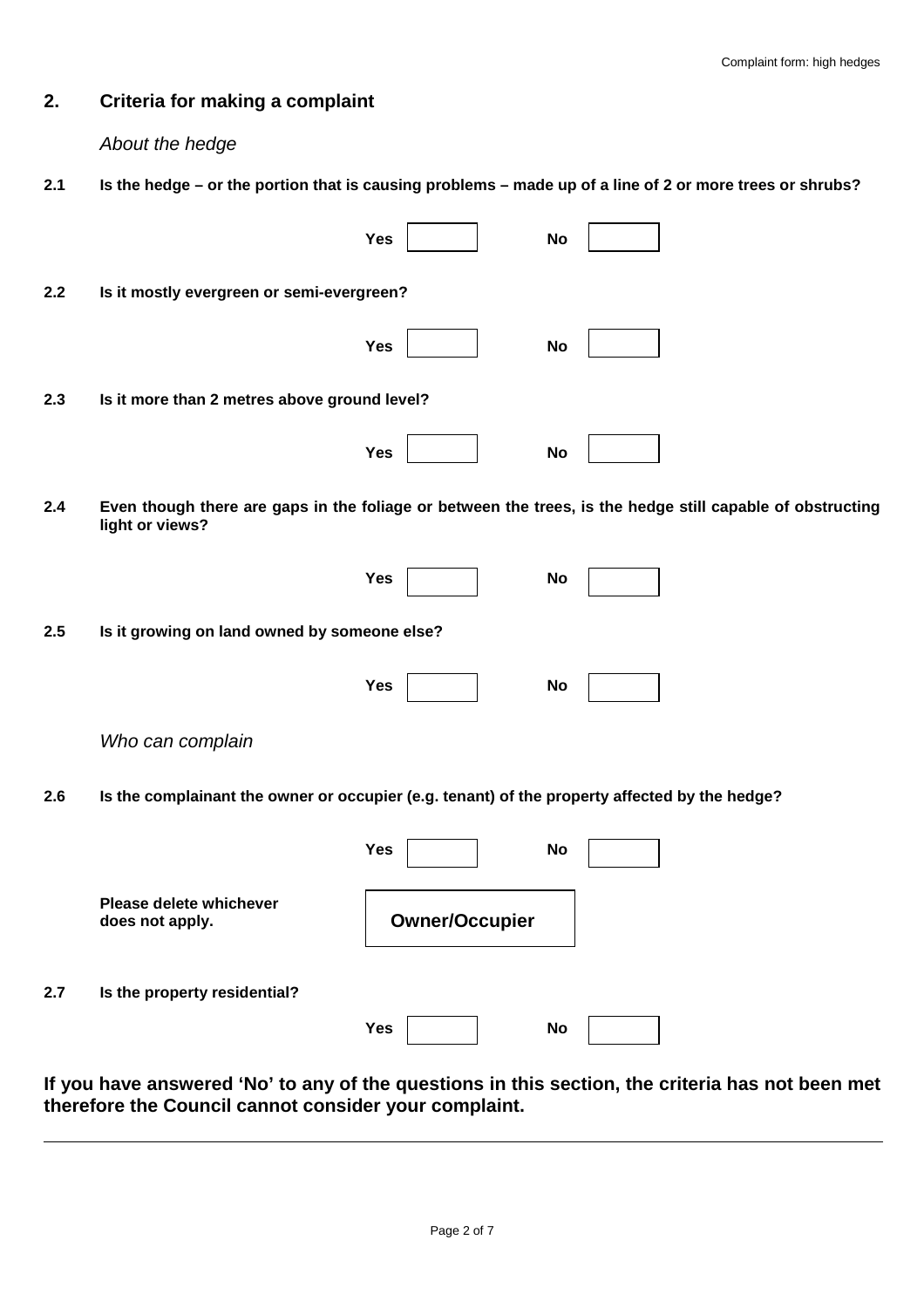# **3. Grounds of complaint**

 **Please describe the problems experienced as a result of the hedge being too tall, and say how serious they are. It will save time and help your case if you stick to the facts and provide all relevant information to back up the points you are making.** 

 clearly marked on it. To help the Council understand your situation, please provide a photo of the hedge and a plan or sketch of both the site where the hedge is growing and the property it is affecting, with the hedge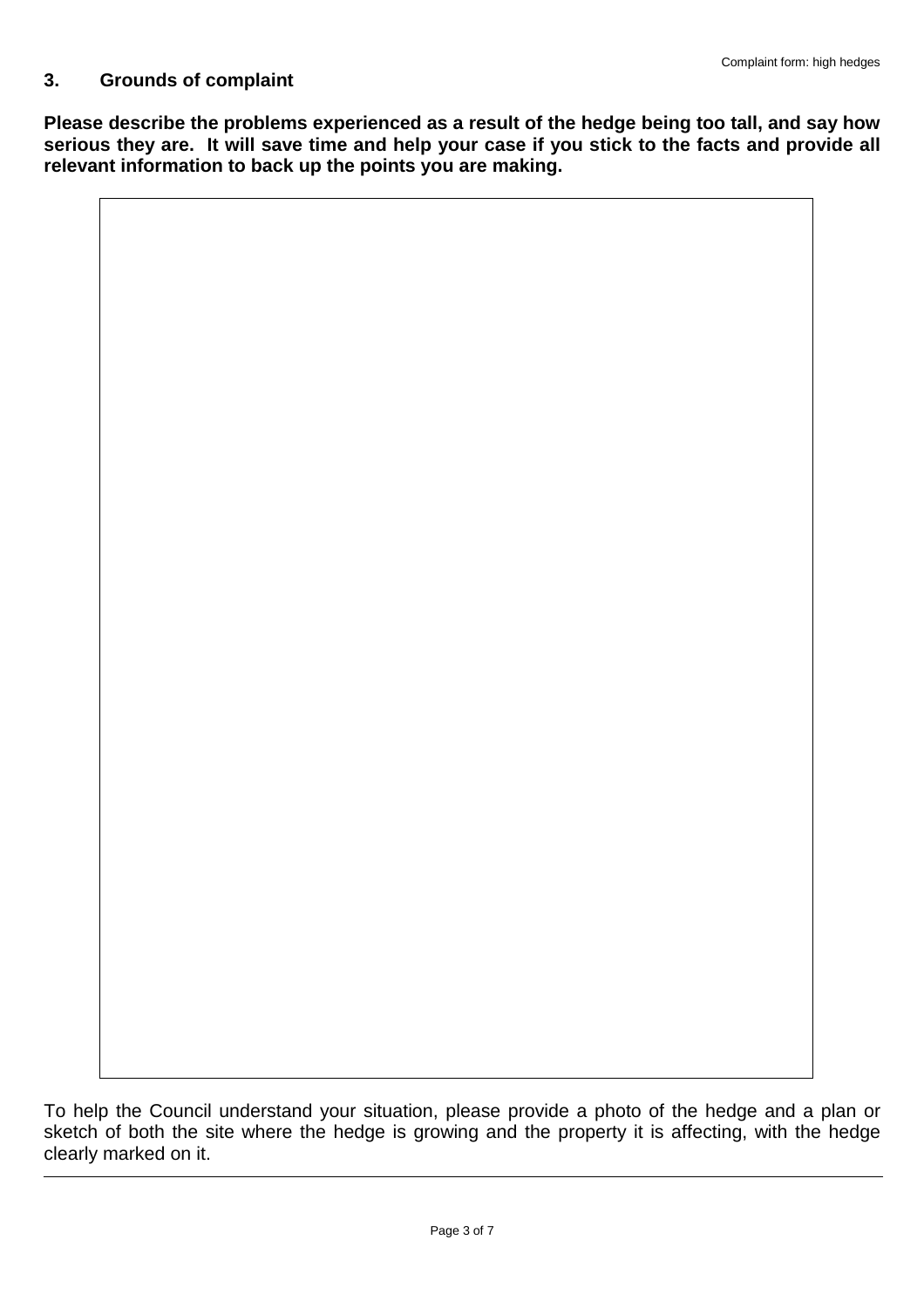# **4. Previous complaints to the Council**

#### **4.1 Has a formal complaint been made to the Council before about this hedge?**

| Ref<br><b>Date</b> |
|--------------------|
| <b>Number</b>      |

# **If nothing has altered, the Council may not proceed with your complaint.**

#### **5. Who's who/The parties**

### **5.1 Complainant's contact details**

|                                 | <b>Title</b> | Forename | Surname         |  |
|---------------------------------|--------------|----------|-----------------|--|
| <b>Name</b>                     |              |          |                 |  |
| <b>Address</b>                  |              |          |                 |  |
|                                 |              |          |                 |  |
| <b>City/Town</b>                |              |          |                 |  |
| <b>County</b>                   |              |          | <b>Postcode</b> |  |
| <b>Daytime</b><br>Telephone No. |              |          |                 |  |
| <b>Mobile</b><br>Telephone No.  |              |          |                 |  |
| Fax No.                         |              |          |                 |  |
| <b>Email Address</b>            |              |          |                 |  |

 **Is the complainant content for us to contact them by email, at the address provided?** 

Yes Mo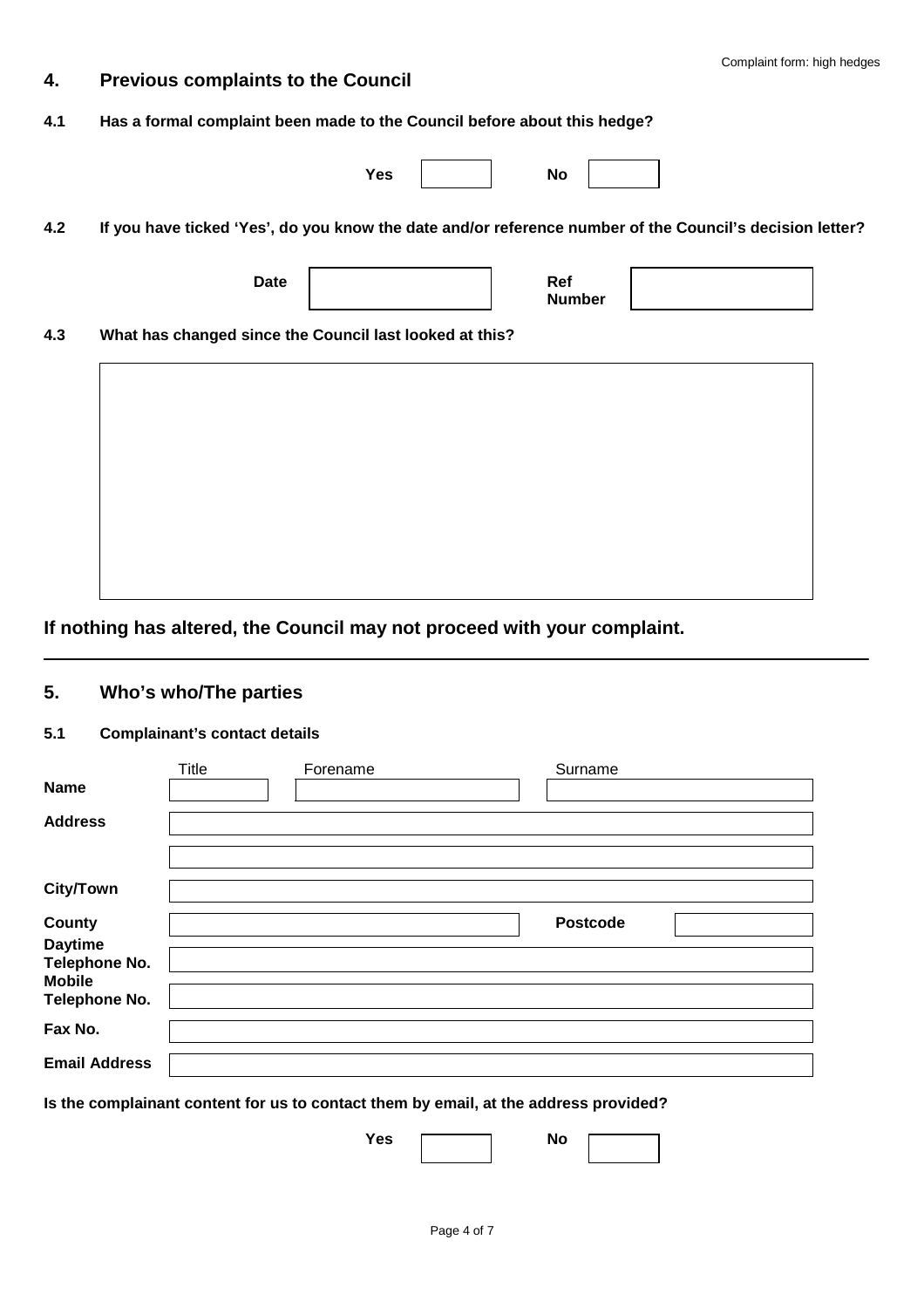### **5.2 Address of the property affected by the hedge and name of the person living there, if different to 5.1**

|                      | <b>Title</b> | Forename | Surname         |  |
|----------------------|--------------|----------|-----------------|--|
| <b>Name</b>          |              |          |                 |  |
| <b>Address</b>       |              |          |                 |  |
|                      |              |          |                 |  |
|                      |              |          |                 |  |
| <b>City/Town</b>     |              |          |                 |  |
|                      |              |          |                 |  |
| <b>County</b>        |              |          | <b>Postcode</b> |  |
| <b>Daytime</b>       |              |          |                 |  |
| Telephone No.        |              |          |                 |  |
| <b>Mobile</b>        |              |          |                 |  |
| <b>Telephone No.</b> |              |          |                 |  |
|                      |              |          |                 |  |
| Fax No.              |              |          |                 |  |
| <b>Email Address</b> |              |          |                 |  |
|                      |              |          |                 |  |

### **5.3 Contact details of Agent or other person acting on behalf of the complainant (if any)**

|                                 | <b>Title</b> | Forename | Surname         |  |
|---------------------------------|--------------|----------|-----------------|--|
| <b>Name</b>                     |              |          |                 |  |
| <b>Address</b>                  |              |          |                 |  |
|                                 |              |          |                 |  |
| <b>City/Town</b>                |              |          |                 |  |
| <b>County</b>                   |              |          | <b>Postcode</b> |  |
| <b>Daytime</b><br>Telephone No. |              |          |                 |  |
| <b>Mobile</b><br>Telephone No.  |              |          |                 |  |
| Fax No.                         |              |          |                 |  |
| <b>Email Address</b>            |              |          |                 |  |

 **Is the Agent, or other person named above, content for us to contact them by email at the address provided?** 

Yes **No**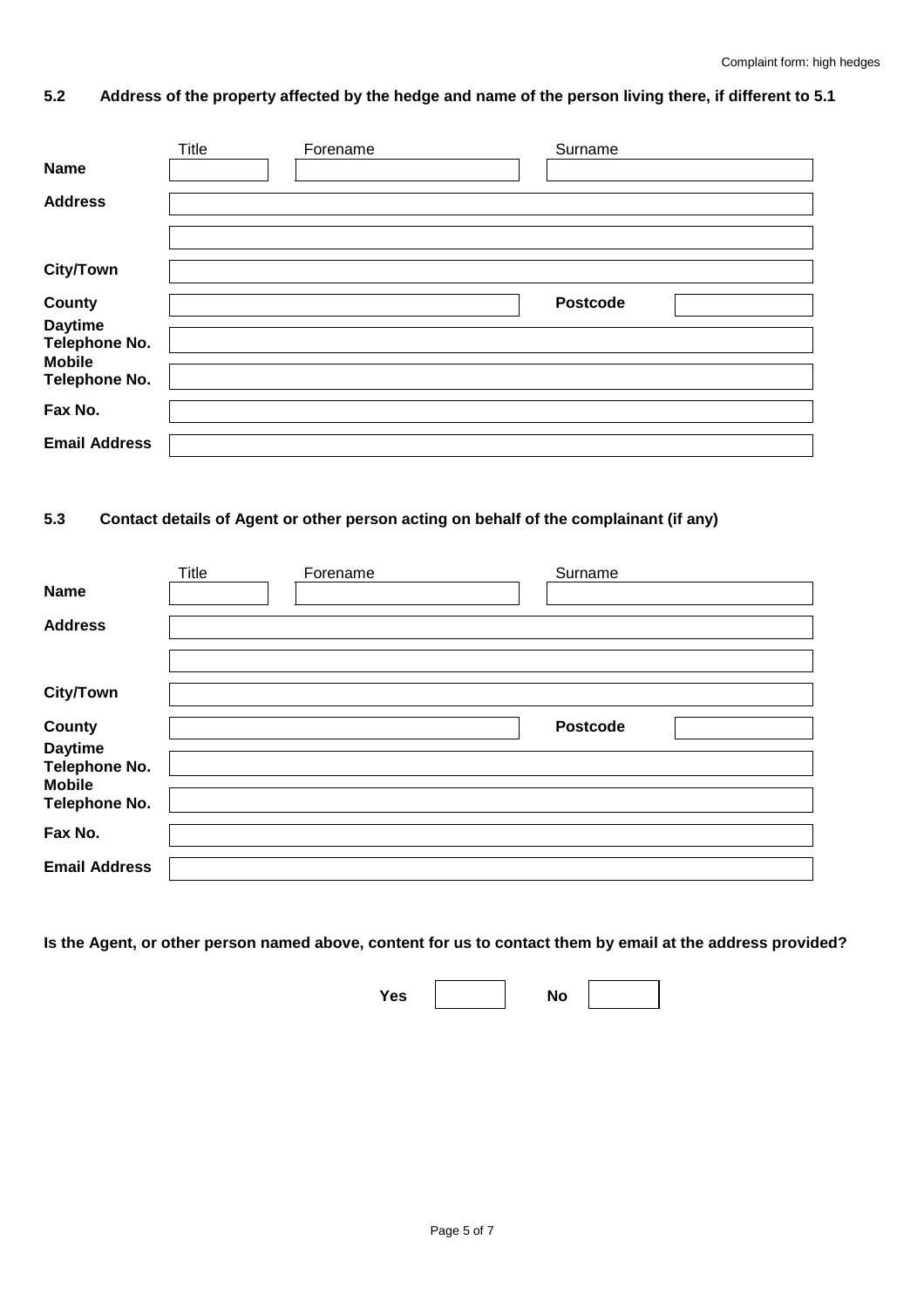### **5.4 Address of the site where the hedge is growing and name of person living there, if known.**

|                                                 | Title | Forename | Surname         |  |
|-------------------------------------------------|-------|----------|-----------------|--|
| <b>Name</b>                                     |       |          |                 |  |
| <b>Address or</b><br>description of<br>location |       |          |                 |  |
| <b>City/Town</b>                                |       |          |                 |  |
| County                                          |       |          | <b>Postcode</b> |  |
|                                                 |       |          |                 |  |
| <b>Daytime</b>                                  |       |          |                 |  |
| <b>Telephone No.</b><br><b>Mobile</b>           |       |          |                 |  |
| <b>Telephone No.</b>                            |       |          |                 |  |
| Fax No.                                         |       |          |                 |  |
| <b>Email Address</b>                            |       |          |                 |  |

#### **and if known. 5.5 Name and address of the person who owns the property where the hedge is situated, if different to 5.4**

| Title | Forename | Surname         |  |
|-------|----------|-----------------|--|
|       |          |                 |  |
|       |          |                 |  |
|       |          |                 |  |
|       |          |                 |  |
|       |          | <b>Postcode</b> |  |
|       |          |                 |  |
|       |          |                 |  |
|       |          |                 |  |
|       |          |                 |  |
|       |          |                 |  |
|       |          |                 |  |
|       |          |                 |  |